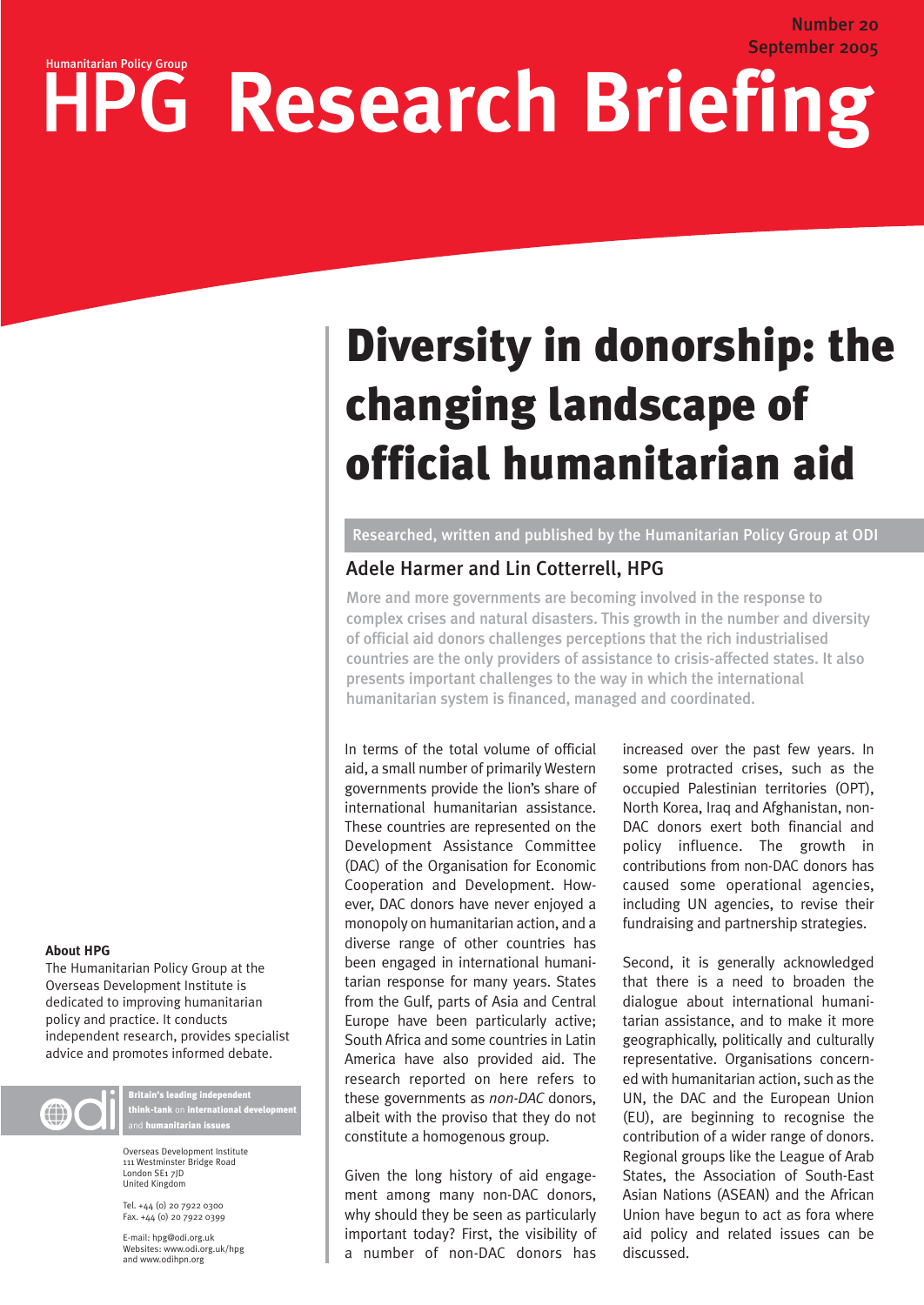The third issue concerns the way in which geopolitical and security concerns shape the nature of humanitarian response. Since 9/11, the counter-terror and security agenda has influenced international aid debates, particularly in correlating security and aid interests. This has had a particular influence in the Gulf States, given their focus on the Middle East and North Africa. These governments have attempted to raise the profile of their aid programmes, while at the same time increasing their regulatory control over private charitable activities, which have received negative publicity in the aftermath of 9/11. This has adversely affected humanitarian operational capacity in the region, and may have increased perceptions of significant divisions between Western and Islamic traditions of giving.

#### Drivers for aid-giving

As is the case with DAC donors, a range of political, economic, strategic and religious factors underpin aid-giving among the non-DAC countries. For many, aid donorship reflects wider political and ideological interests or concerns. For states like China, India and the former Yugoslavia, the political origins of their aid programmes can be traced back to the formation of the Non-Aligned Movement (NAM) in the 1950s, and the principles of the NAM – in particular respect for sovereignty and territorial integrity – shaped the way many non-DAC donors conceived of their international support. These principles remain important today. For example, they inform criticism of Western governments' adoption of 'humanitarian intervention' as a way of furthering broader political ambitions. For other states, such as Saudi Arabia and the countries of the former Soviet Union, international aid was driven by the ideological imperatives of alignment and the Cold War. Aid was designed, in part, either to spread or to contain communism.

For most countries, economic growth has been a key determinant of aid. Volumes of lending and grant assistance from the Gulf States are closely linked to oil revenue,<sup>1</sup> and the extension of aid programmes from China, India and South Korea over the past two decades reflects high levels of economic growth in these countries. Aid relationships have also been seen as a means of strengthening domestic economic growth by reinforcing trade and export ties. The relationship of aid to security concerns has become a factor in all donor decision-making in recent years; for South Korea and China, security factors related to North Korea have always loomed large, and concerns for Balkan stability were important in stimulating aid programmes from Central European states such as Slovenia in the 1990s. More recently, donorship in Central Europe has been motivated by a desire to be regarded as part of the regional economic and security union of European states. A sense of solidarity and kinship is also important; for the Gulf States in particular, the charitable obligations of Islam have been a strong driver of assistance, and Islamic solidarity has been an important factor in aid allocations.2

## Trends in aid policy and financing

Very few non-DAC states have developed official policy frameworks for international aid. Like the DAC donors, most international assistance is closely related to foreign policy and security objectives, and humanitarian aid has often been allocated in accordance with these goals. This is not to suggest that the relief of suffering is not a core objective for non-DAC donors. However, the scope and nature of the activities that these states call 'humanitarian' often seem to reflect a wider and more complex interpretation of the term. In the Gulf, for instance, humanitarian aid is often understood to include those things which are needed to fulfill a person's religious obligations and sustain their spiritual life.

There is a substantial challenge involved in measuring and monitoring financing flows from non-DAC donors. This is primarily because 'official aid' is not consistently defined or differentiated, and budgets and management responsibilities tend to be spread across many different government departments. As a result, there are no comprehensive data sources. This analysis is based primarily on data from OCHA's Financial Tracking System (FTS). It covers the period 1999–2004, and focuses on some 20 donors.3

The analysis shows that non-DAC contributions have constituted between 1% and 12% of total global humanitarian assistance reported on the FTS over the five years between 1999 and 2004. As Figure 1 shows, contributions peaked in 2001 at \$732 million. This is largely explained by a large grant from Saudi Arabia to the OPT; overall, aid has been significantly more modest. As a proportion of their national income, Kuwait and Saudi Arabia provided the largest volumes of humanitarian assistance amongst non-DAC donors in 2003, at 0.062% and 0.027% respectively. Some non-DAC donors provide more humanitarian aid than some of their DAC counterparts: Saudi Arabia, for example, gives more than Austria, Ireland and New Zealand, all of whom are members of the DAC.

Non-DAC donors have provided humanitarian assistance to a large number of countries both within their own regions and more widely. However, there is a significant concentration of assistance on one or two major crises in any given year. In 2001, this was the OPT. In 2002, it was North Korea and Afghanistan. Iraq received the bulk of humanitarian assistance in 2003 (the pattern was similar for the DAC donors, although the concentration of non-DAC aid – at  $72\%$  – was much higher). North Korea and the OPT were the largest recipients in 2004. Figure 2 shows this pattern. This concentration of assistance means that, while the combined total assistance from non-DAC donors is relatively small compared to the DAC, certain non-DAC donors can play a critical role in certain environments.

Natural disasters account for a minority of non-DAC assistance: 19% of total non-DAC contributions in 2004, for example. This is still nonetheless against the general trend. Between 1999 and 2004, natural disasters accounted for only 8% of overall humanitarian aid shown on FTS. This may reflect the fact that many non-DAC donors have substantial domestic relief programmes for natural disasters.

3 This data and analysis is based on collaboration with the Global Humanitarian Assistance programme of Development Initiatives.

<sup>1</sup> Eric Neumayer, 'Arab-Related Bilateral and Multilateral Sources of Development Finance: Issues, Trends and the Way Forward', *World Economy*, vol. 27, no. 2, 2004.

<sup>2</sup> Leo Barasi, 'Saudi Arabia's Humanitarian Aid: A Political Takeover?', *Humanitarian Exchange*, no. 29, 2005.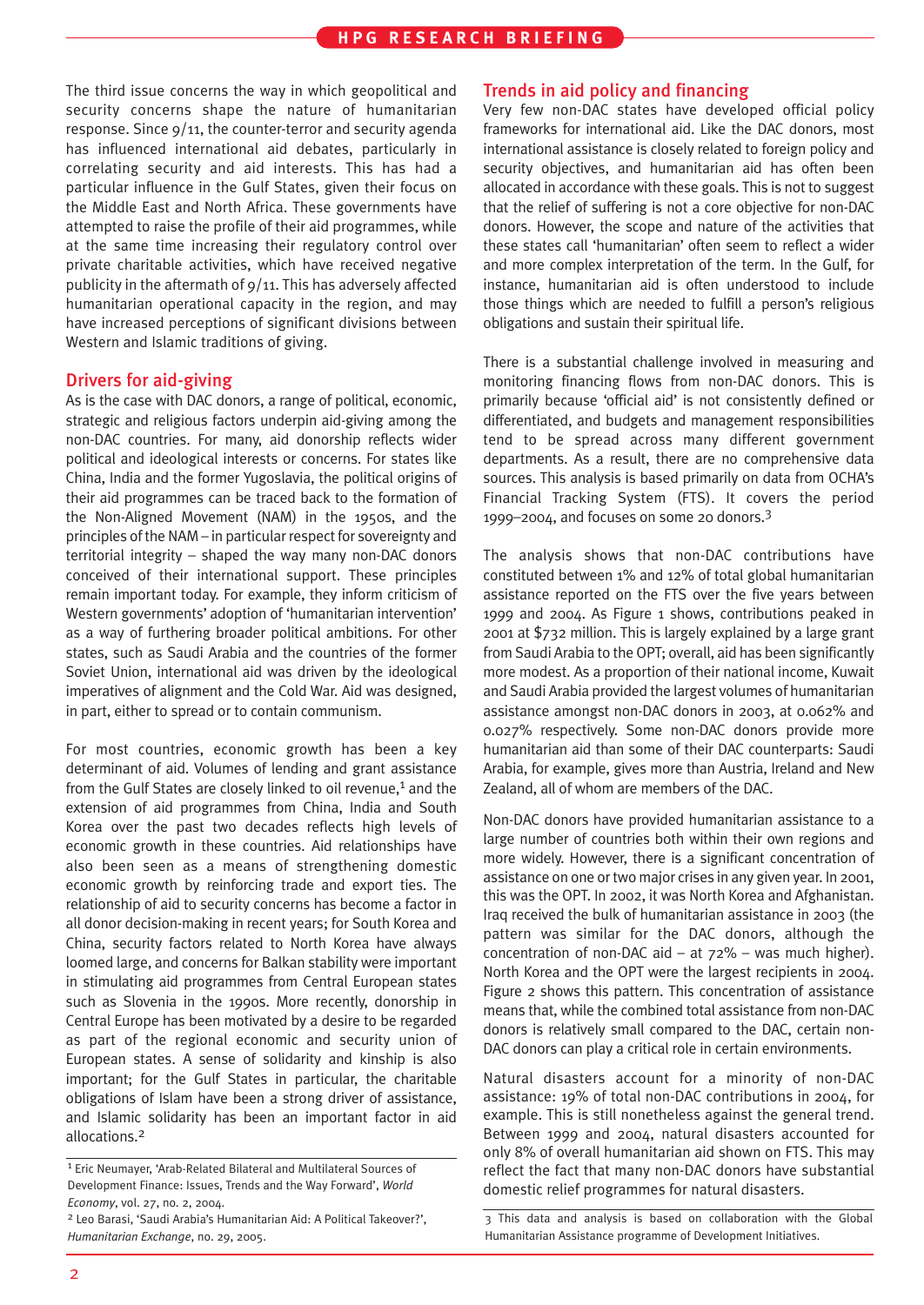# **HPG RESEARCH BRIEFING**

## **Figure 1: Total contributions from non-DAC donors, 1999–2004**



Non-DAC donors often provide humanitarian assistance to countries with which they have a history of development cooperation, as an expression of solidarity. One consequence of this has been a continuing emphasis on bilateral assistance, with the majority of non-DAC humanitarian aid being channelled directly as government-to-government assistance, or through national Red Cross or Red Crescent societies. Non-DAC donors tend to defend this on the grounds that it forms part of a deeper, mutually-beneficial aid relationship, and adds to the visibility, speed and timeliness of response. These are all factors considered lacking in multilateral responses.

The share of non-DAC donor assistance channelled through UN multilateral mechanisms is relatively low, compared with bilateral channels. This is a clear challenge for the UN. There are, however, tentative signs that support for international organisations from the non-DAC donors may be increasing as a way of promoting the *international* visibility of their contributions. There is also a growing appreciation among the non-DAC donors of the strengths that the UN and partner agencies can bring to a response, including gaining access to populations in conflict-affected areas. The World Food Programme has received by far the largest share of non-DAC aid channelled through multilateral or international organisations, with contributions of around \$60m in 2002 and 2003.

Non-DAC donors have tended to provide a significant portion of their assistance in the form of gifts-in-kind, rather than cash. This includes food aid and other commodities, transport, logistics and technical support. Between 2002 and 2004, gifts-in-kind constituted approximately 60% of the total non-DAC donor contribution. According to FTS, the share of total humanitarian assistance allocated to food aid is similar for DAC and non-DAC donors.

### Increased diversity in donorship: implications

The increased number of donors engaging in responses, the preference of non-DAC donors for bilateral aid, and the broader definitions of humanitarianism used among them suggest that the nature and shape of international responses to humanitarian crises is becoming much more complex. This has implications for the way in which the international humanitarian system functions as a whole. The challenges are made more difficult by the fact that non-DAC donors are

**Figure 2: Recipients of non-DAC aid, 2001–2004**



under-represented in the international fora in which aid policy is discussed and decisions are made. There are signs, however, that some of these challenges are beginning to be addressed, primarily in three areas: the development of aid partnerships; mechanisms to reflect the universality of response; and South–South and regional cooperation.

#### *Aid partnerships*

UN agencies and some international NGOs first attempted to engage with non-DAC donors by asking them for financial support for core programming needs or for emergency appeals. This approach was problematic: non-DAC donors have never suffered from a shortage of channels, and the benefits of multilateral giving were not convincingly argued from a non-DAC perspective.

These difficulties led to a more policy-based approach to engaging with these donors. OCHA, the UN High Commissioner for Refugees and WFP are developing 'new partnership' strategies in order to strengthen, diversify and expand relations. WFP is perhaps the most advanced humanitarian agency in this respect. Strategies include encouraging twinning arrangements, matching donors with a specific appeal or development project and promoting debt swaps. Many UN agencies have also encouraged non-DAC donors that are also aid recipients to contribute to covering the needs of their own programmes, as well as helping with operations beyond their borders.

DAC donors too have sought to strengthen their links with non-DAC states. In 2005, the DAC and the UN Development Programme (UNDP) hosted a 'forum on partnerships for more effective development cooperation', with a view to bringing non-DAC donors into discussions of issues of policy and practice. This is a significant step towards greater inclusivity. However, the criteria for joining the DAC remain strict, and depend on OECD membership. It is therefore unlikely that the DAC could ever be truly representative of the global pool of donor governments. UNDP – with its strong networks and established aid dialogue with non-DAC countries as *recipients* – may be an important actor in enhancing aid dialogue and cooperation in the future.

Some DAC donors have supported greater dialogue and partnership efforts bilaterally. Japan, for example, has financed technical cooperation provided by Asian countries